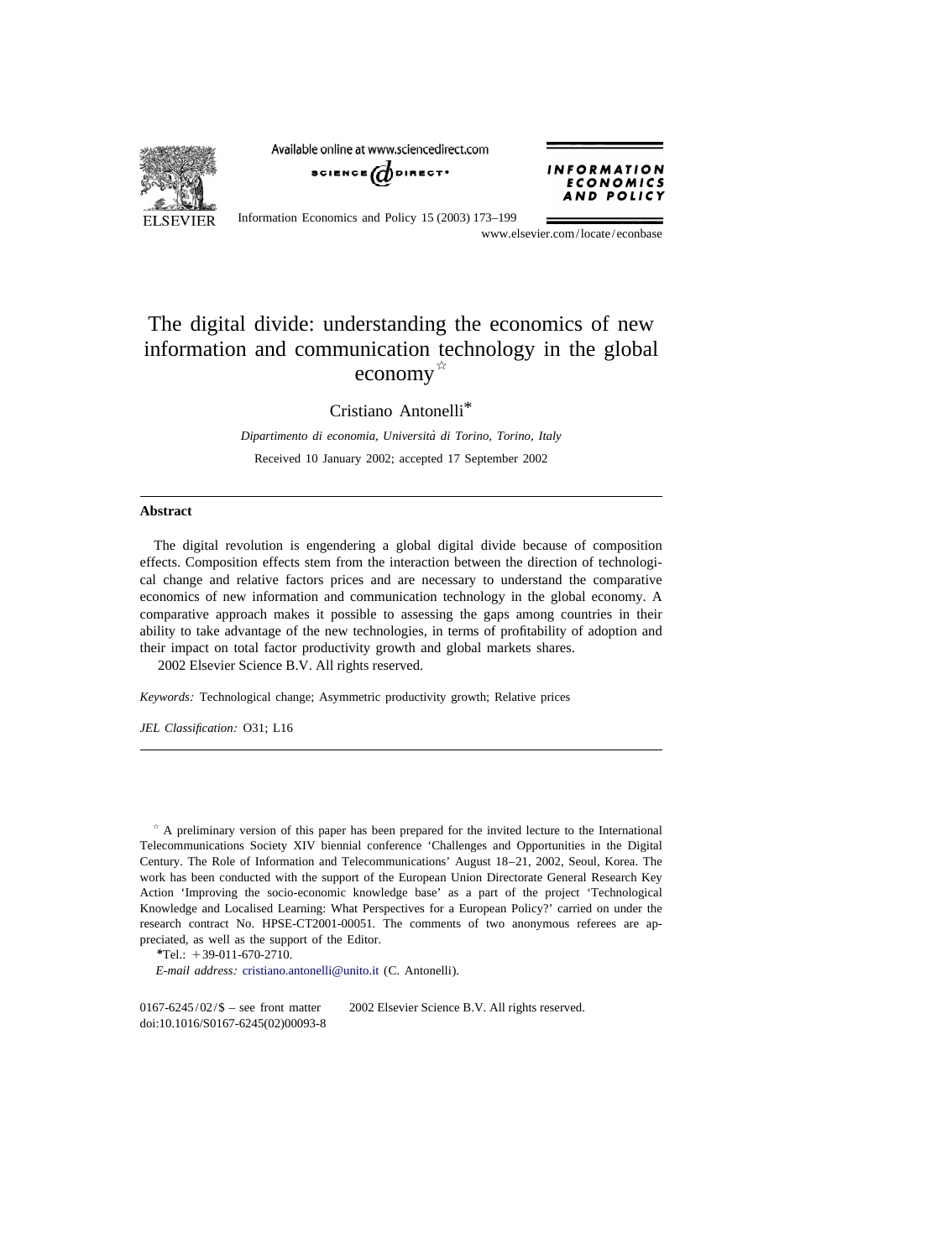## **1. Introduction**

The digital revolution is engendering a global digital divide. It is more and more evident that the introduction of new information and communication technology (ICT) in the global economy parallels widening and ever increasing asymmetries among countries and even regions within countries. Such a new gap is worth a detailed analysis, which the tools elaborated in this work, might help.

ICT can be portrayed as a locally neutral general purpose technology, which consists both of a radical shift in the production functions of a large array of goods and a significant bias, at least for adopting countries. ICT in fact can be stylised as a non-neutral, capital and skilled labour intensive technology for most countries. Clearly it is a technology which exhibits significant bias effects when applied outside of the original context of first introduction and implementation, the US (David, 2001; Jorgenson, 2001; Quah, 2001; Brynolfsson and Kahin, 2001).

Much attention has been given in the economics of innovation tradition of analysis to the rate of technological change. Much less analysis has been focused upon the direction of the new technologies being introduced and to the structural characteristics of the economic systems into which the new technologies are being introduced. As a matter of fact the direction of technological change and the context of introduction interact in many ways and affect in depth the actual effects of technological change. When technological change is biased, the context of introduction plays a key role in assessing the effects in terms of total factor productivity growth.

When a new technology is biased, in that it favors the more intensive use of a production factor, the effects in terms of productivity growth will be stronger, the more abundant and hence less expensive the production factor. This dynamics has major effects, in terms of emerging asymmetries among firms and regions in the global competitive arena. Such asymmetric effects are reinforced and amplified by the dynamics of relative prices. When, with a given biased technology, relative factors prices, as distinct from absolute factor costs levels, change, average costs also change. Specifically all reductions in the costs of the most productive factor have direct effects in terms of a reduction of the production costs. Such changes in production costs, even if are not accounted by total factor productivity measures, have powerful effects upon the competitive advantage on global markets of rival firms based in heterogeneous factors markets.

Much current analysis of the effects of the new wave of technological change seems to miss the necessary systemic understanding of the structural characteristics of the economic system into which the new technologies are being introduced. More generally, too much attention has been paid to assessing the effects of the rates of technological change. Too little analysis instead, has been devoted to understanding the effects of the direction of technological change. Even more obscured has remained the issue of the interactions between the rate and the direction of technological change in a dynamic and complex context, one where factors costs are allowed to change in time and in space (Antonelli, 1995, 1999).